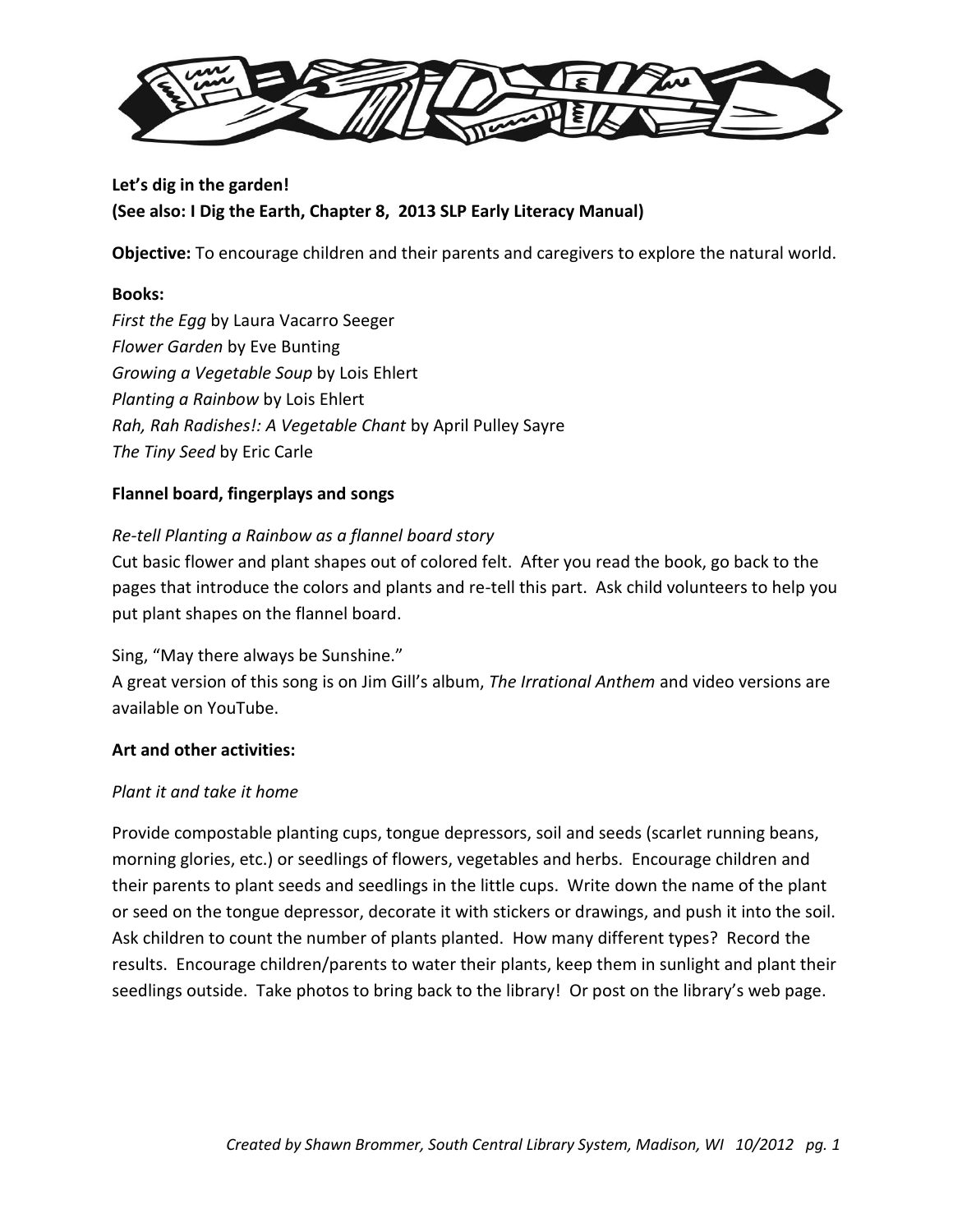

*Make wildflower paper bowls!* 

Karen Wendt from the Monona Public Library created instructions, a booklist and a video that provide step-by-step instructions for making paper AND papermaking as a library program. Check out the resources:

Paper bowl instructions:<http://www.scls.info/ce/program/Blog/HandmadePaperBowl.pdf>

Group instructions: [http://www.scls.info/ys/slp/documents/papermakinglogistics\\_000.pdf](http://www.scls.info/ys/slp/documents/papermakinglogistics_000.pdf)

Papermaking booklist:<http://www.scls.info/ys/slp/documents/Papermakingbooklist.pdf>

# Instruction video:

[http://www.youtube.com/watch?v=9gF1HT4hxng&list=UU\\_o4scqb5xWrTNI8e6eGfLg&index=4](http://www.youtube.com/watch?v=9gF1HT4hxng&list=UU_o4scqb5xWrTNI8e6eGfLg&index=40&feature=plcp) [0&feature=plcp](http://www.youtube.com/watch?v=9gF1HT4hxng&list=UU_o4scqb5xWrTNI8e6eGfLg&index=40&feature=plcp)

# *Nature rubbings*

Provide leaves, sticks, twigs, pebbles, etc., construction paper, and crayons. Ask children/caregivers to place the paper over the items and rub over them with crayons. Alternatively, provide large sheets of butcher paper for the rubbings and make wrapping paper to send home with children or bulletin board paper for library displays.

**Message for parents:** Singing songs helps young children learn that words are made up of different sounds. This awareness helps them get ready to read on their own!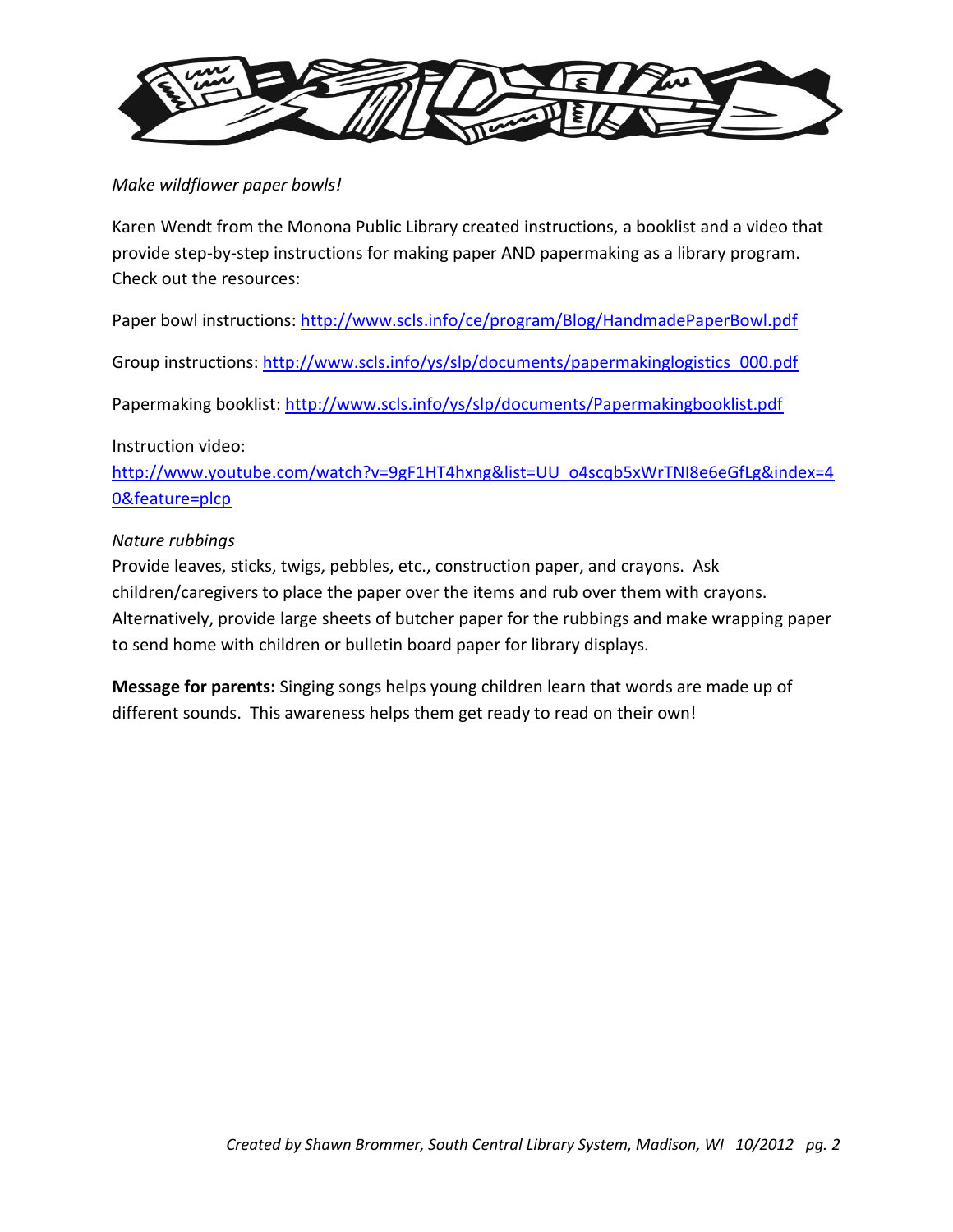

### **Hands Can Dig**

Objectives: To recognize shapes; to recognize letters; to understand concepts such as in/out and under/over; to understand one's place in the world and to understand the body (through one's hands) as a unit of measurement.

Books: *Hands* by Lois Ehlert *Hands* by Virginia Kroll *Hands Can* by Cheryl Willis Hudson *I Call My Hand Gentle* by Amanda Haan *Is Rough? Is it Smooth? Is it Shiny?* by Tana Hoban *Mommy's Hands* by Kathryn Lasky *Wave Goodbye* by Rob Reid

Learn some string stories: *Cat's Cradle String Games* by Camilla Gryski *The Family Storytelling Handbook* by Anne Pellowski *Lost: A Story in String* by Paul Fleischman *The Story Vine: A source Book of Unusual and EasytoTell Stories from Around the World* by Anne Pellowski (See The Mosquito for an easy story to share)

Fingerplays and songs: *I Have Ten Little Fingers* I have ten little fingers, And they all belong to me. *(hold hands out in front)* I can make them do things, Would you like to see? I can shut them up tight. *(make a fist)* I can open them up wide *(spread fingers out)* I can put them together. *(clasp hands together)* I can make them all hide. *(put hands behind back)* I can make them jump high. *(raise hands over head)* I can make them jump low. *(lower hands to knees)*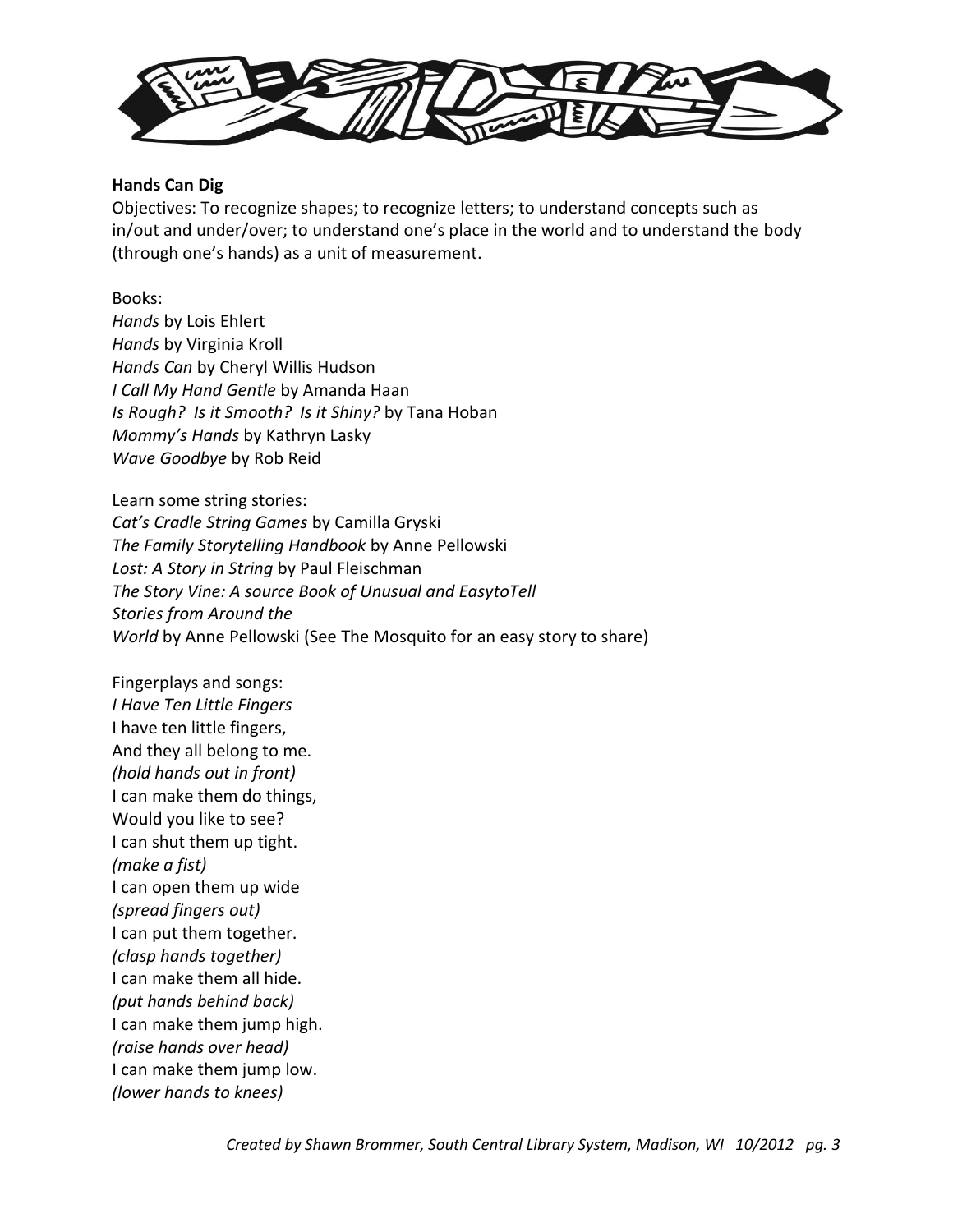

I can fold them like this and hold them just so. *(fold hands in lap)*

*Sing and act out with fingers: Where is Thumbkin?* (See: *Where is Thumbkin?: Over 500 Activities to Use with Songs You Already Know* by Pamela Byrne Schiller) Sing *If You're Happy and You Know It* Your favorite fingerplays, mitt stories and stories using finger puppets are perfect for this theme!

# **Art Activities:**

*Thumb print, hand print and foot print art*  Provide large sheets of construction paper and tempera paint to make prints. Send the construction paper home as wrapping paper, or use the prints in your library's bulletin boards, displays or borders.

For the brave of spirit and those who have room-sized drop cloths: put out finger paints or big, chunky brushes and washable, quick-drying paints. Ask children to make handprints, make big squiggles and doodles, etc., on a large piece of paper. Allow paper to dry and cut out hand shapes with Accucut or Ellison dies. (Or trace around children's hands and cut out.) Send a hand shape home with each child. Alternatively: have teen volunteers create Eric Carle inspired papers. Allow paint to completely dry and have teens cut out childsized hand shapes for your preschoolers. (See Eric Carle's video instructions at:

http://www.ericcarle.com/slideshow\_paint.html for inspiration)

Provide modeling clay for children to play with and take home after story time. Provide lacing cards at the library this summer.

Provide other age-appropriate craft supplies and encourage all children to create art with their hands!

# Activity:

Have children measure items in the library with their hands. Ask them to report back to you and record the measurements of "how many hands high" different items are, such as your desk, a low book shelf, chairs, etc.

**Message for parents and caregivers:** We build early math skills when we encourage early methods of measuring items with our children's hands.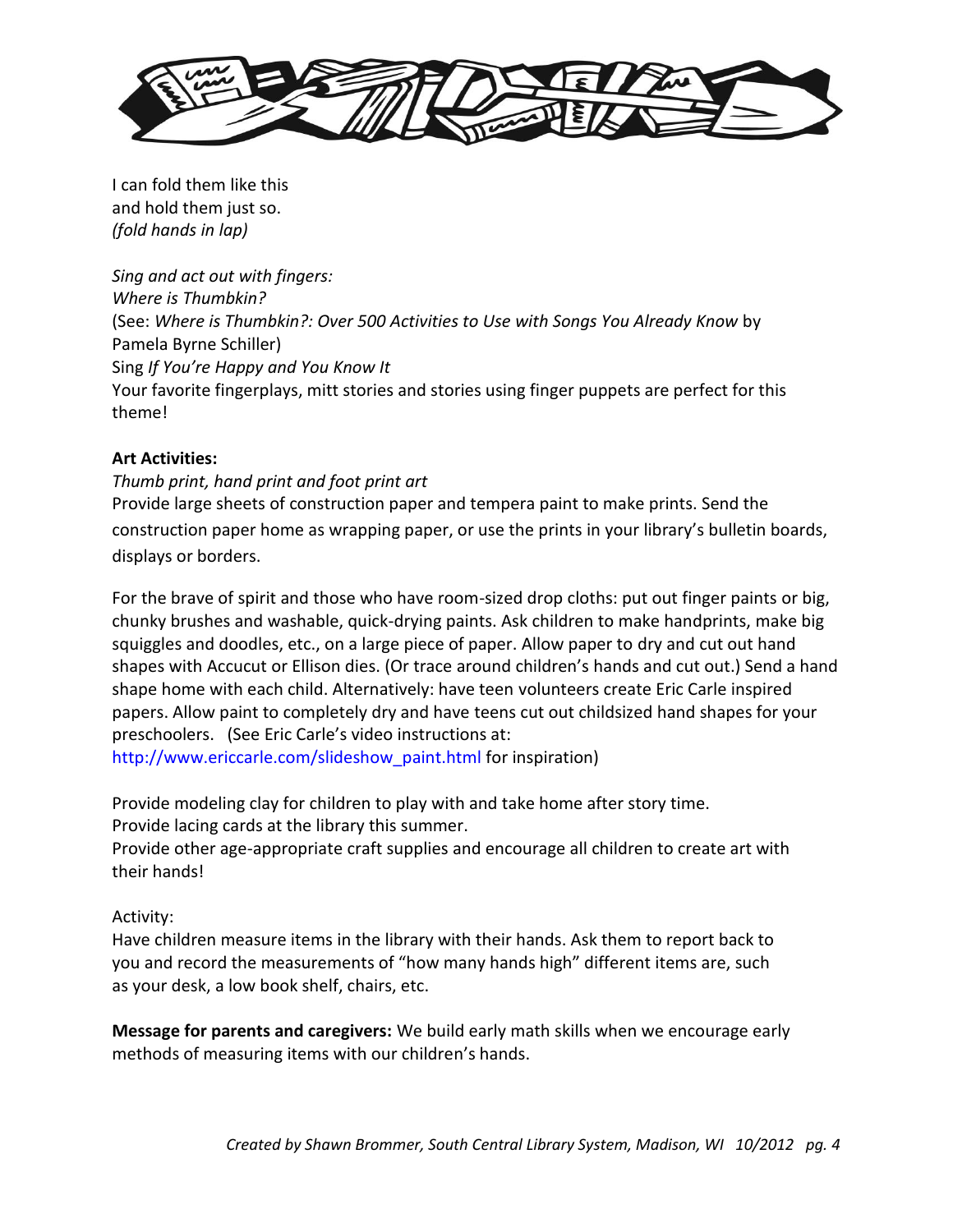

# **Diggers (See also: I Dig Big Machines, Chapter 2, 2013 SLP Early Literacy Manual)**

**Objective:** To introduce new words and early math concepts.

# **Books:**

*Amazing Machines* by Tony Mitton *Dazzling Diggers* by Tony Mitton *Dig, Dig Digging* by Margaret Mayo *Goodnight, Goodnight Construction Site* by Sherri Duskey Rinker *Job Site* by Nathan Clement *Machines at Work* by Byron Barton

# **Fingerplays, flannelboards and songs:**

Sing Old McDonald, re-tell with flannel board

Intro: Farmers use machines to plow their fields, plant, and harvest their crops – let's sing a song about a farmer named Old McDonald.

After you sing the song, re-tell the story of Old McDonald with flannel board animals. Cut out a variety of farm animals and also make a tractor, whose sound is Vroooom!

# *Color Houses Flannelboard story*

Need: Felt pieces 6different colors, brown felt

Cut the six different felt pieces into houses about 4-6 inches. Cut the brown felt into a simple mouse shape – 3 – 5 inches. Before storytime, hide the mouse under a house and when your program begins ask children to guess which color under which the mouse is hiding. Ask children to count the number of houses and identify the colors. This is a great storytime opening activity and Shawn learned it from Linda Colby, Mount Horeb.

# **Movement and Dance:**

Adapt *The Wheels on the Bus* using other big rigs, i.e,

The bed on the dump Truck goes up and down

The drum of the cement mixer goes round and round

Act out the movements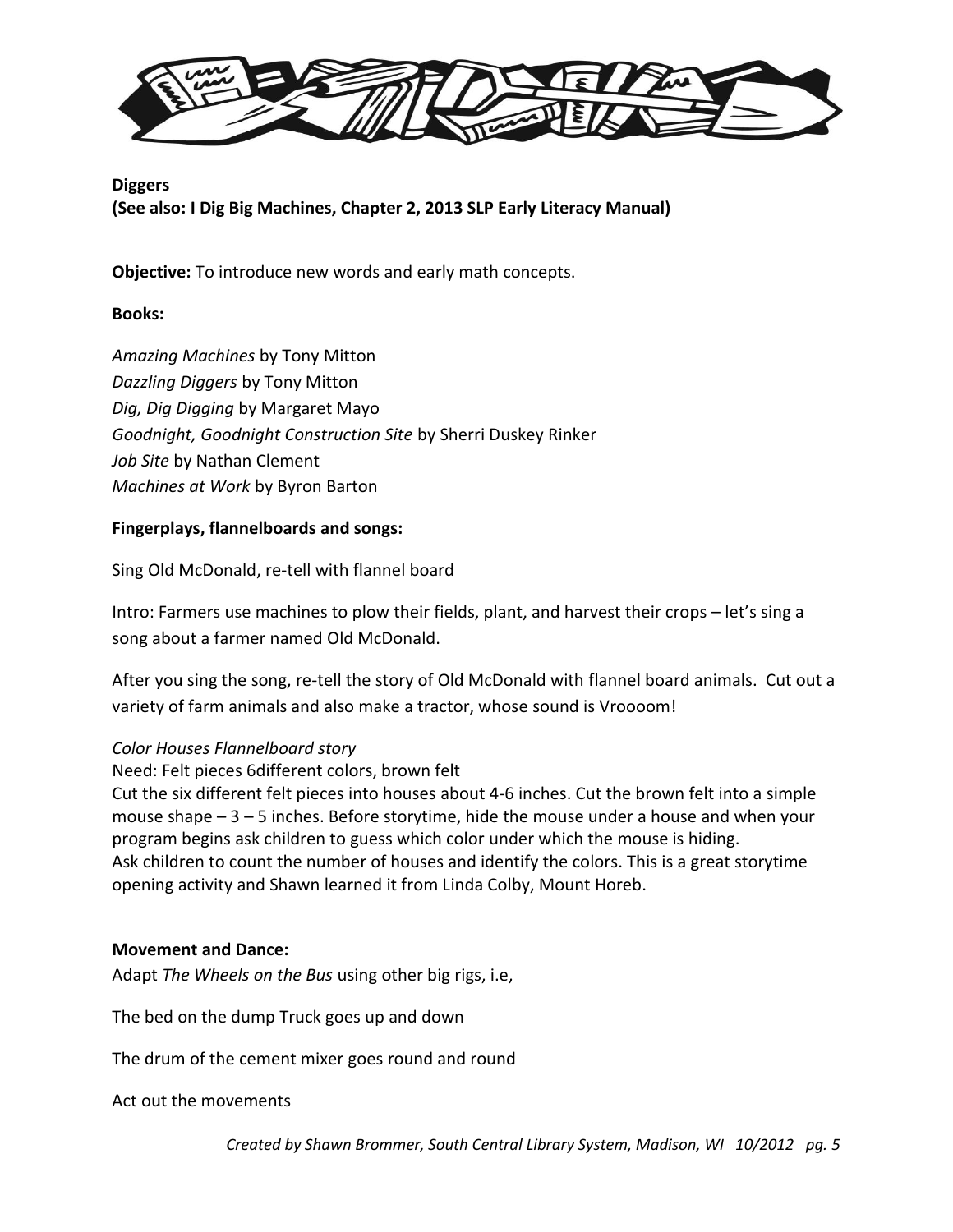

*I'm a Little Dump Truck* (From **I Dig Big Machines, Chapter 2, pg. 37, 2013 SLP Early Literacy Manual**

Adapted by Kapila S. Love and Sarah Northshield

(Sung to the tune of *I'm a Little Teapot*)

I'm a little dump truck strong and stout (make arm motions demonstrating strength and stoutness)

Hauling stuff around is what I'm about (motion carrying things)

When I get all filled up the workers shout (cup hands by mouth as if shouting)

Dump me over and pour me out (tip to one side, or interlace fingers, stretch arms out and bend forward)

## **Art Activities:**

Make a personal license plate (**I Dig Big Machines, Chapter 2, pg. 42, 2013 SLP Early Literacy Manual)**

Provide pieces of thin cardboard (recycled from old cereal, cracker boxes). Punch 2 holes on the top and attach string for children to wear it as a medallion around their necks.

Ask older kids to write letters and numerals on their license plates.

For younger children: ask parents to help their children make marks on the cardboard, guide them by writing their names, their birthdate, etc. (encourage parent/caregiver participation)

## **Message for parents:**

We encourage children to be curious about the world around them and foster a sense of early scientific discovery when they play with the colors found in common things.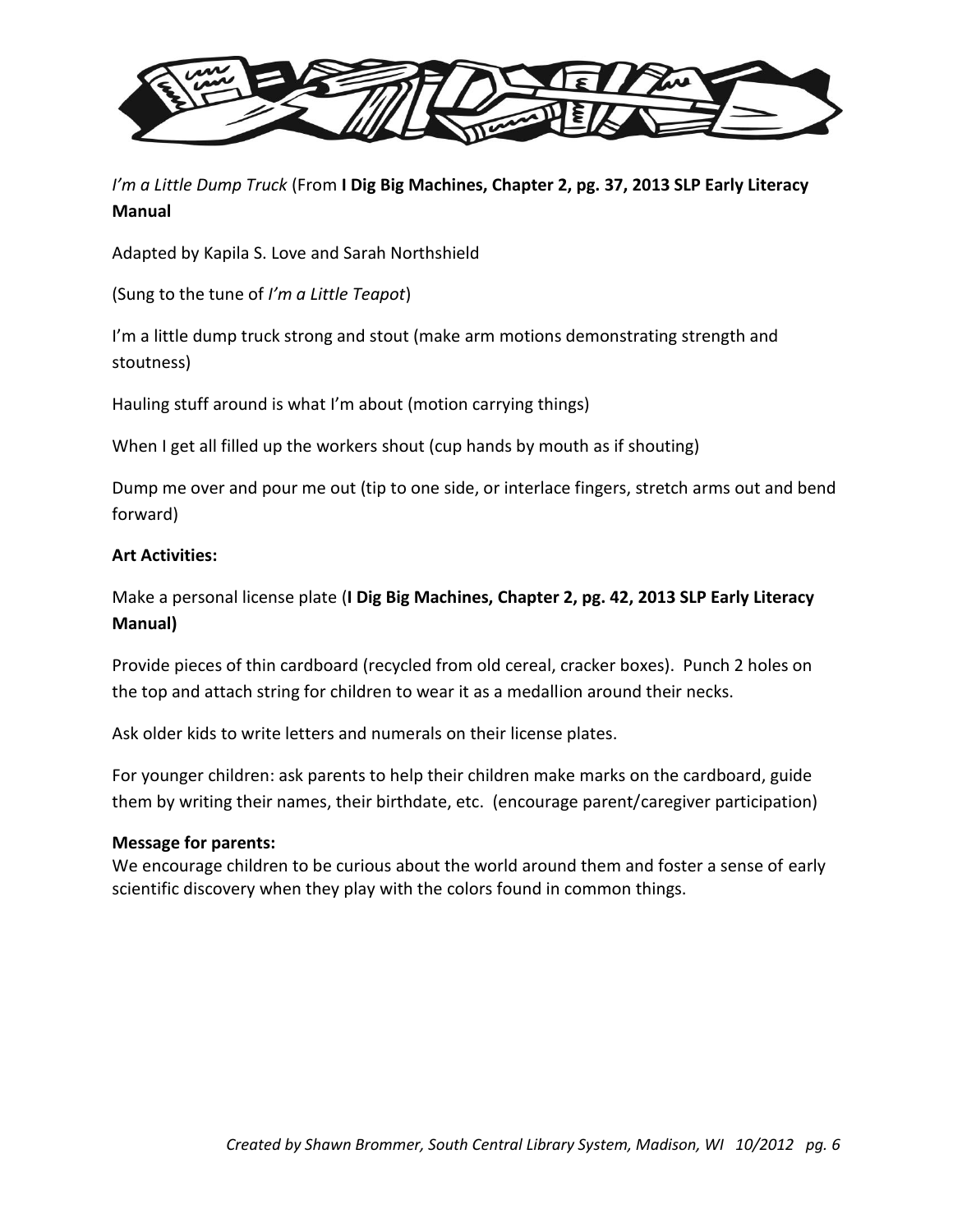

## **We Dig Dinosaurs (See also: I Dig Dinosaurs, Chapter 3, 2013 SLP Early Literacy Manual)**

**Objective:** To introduce very basic science concepts to young children.

Books: *Dinosaurs, Dinosaurs* by Byron Barton *How do Dinosaurs Learn Their Colors?* by Jane Yolen *How to Raise a Dinosaur* by Natasha Wing *Inside-Outside Dinosaurs* by Roxie Munro *Stomp, Dinosaur, Stomp* by Margret Mayo *Stomp, Stomp* by Bob Kolar

**Introduction:** Write a giant "D" on a flip chart, chalk or white board. Add an eye, teeth and a nose to create a dinosaur face in profile. We're reading books about a creature whose name begins with the letter "D." Make the sound of the letter D. Can you guess what it is?

### **Music and Movement:**

# **A Dino Lies Under the Surface (From: I Dig Dinosaurs, Chapter 3, pg. 52 2013 SLP Early Literacy Manual)**

(Sung to the tune of My Bonnie Lies Over the Ocean)

Adapted by Sarah Northshield

A dino lies under the surface

A dino lies under the sands

A dino lies under the surface

So let's dig it up with our hands

Dig up, dig up, dig up this dino with me, with me

Dig up, dig up, dig up this dino with me, with me!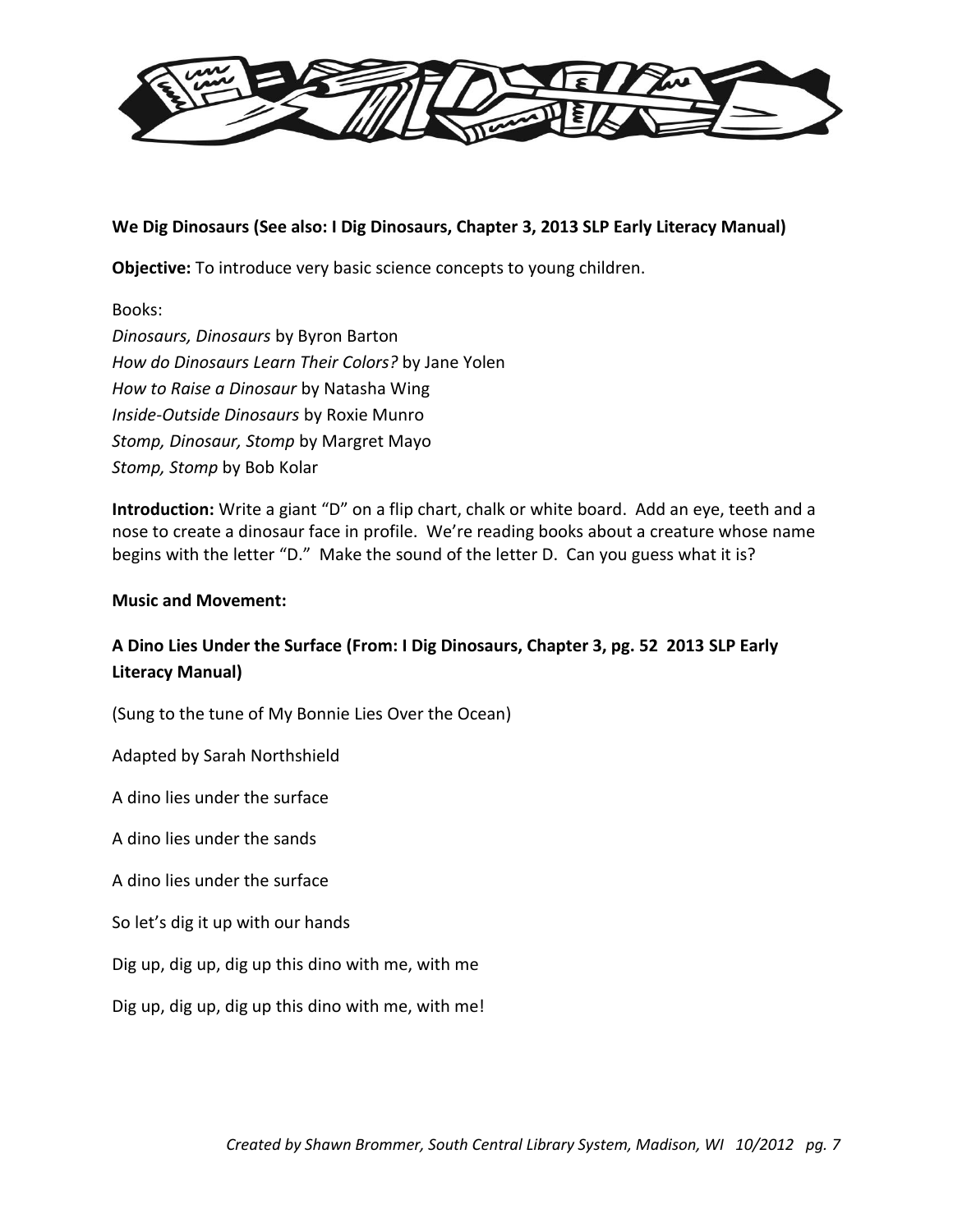

Dinosaur, Dinosaur, Turn Around **(From: I Dig Dinosaurs, Chapter 3, pg. 53 2013 SLP Early Literacy Manual)**

(Adapted from "Teddy Bear, Teddy Bear, Turn Around)

Adapted by Kapila S. Love

Dinosaur, dinosaur, turn around

Dinosaur, dinosaur, stomp the ground

Dinosaur, dinosaur, show your claws

Dinosaur, dinosaur, snap your jaws!

Dinosaur, dinosaur, turn around

Dinosaur, dinosaur, sit back down!

#### **Science activity:**

Purchase magic dinosaur sponge capsules – ask the children to guess what's inside the capsules and write down their responses on a chart (early hypothesis formation). Drop the capsules in water (observe). Ask the children to tell you what happened? What shapes are they now? Write down all responses on a chart. Repeat the activity with a timer, with different temperatures of water. Alternate activity: do exercise with a flat sponge cut in a dinosaur shape. Make sure there are enough capsules & sponges for all children in your program.

Fill Rubbermaid bins with sand. Bury plastic dinosaurs and other plastic toys or other items in the sand. Tell children to dig for items. Ask them to sort the items, count them, describe their discoveries. Write down results and observations on a chart.

**Message for parents**: As you read ask your children questions such as, "what do you think will happen next?" This helps them develop critical thinking skills!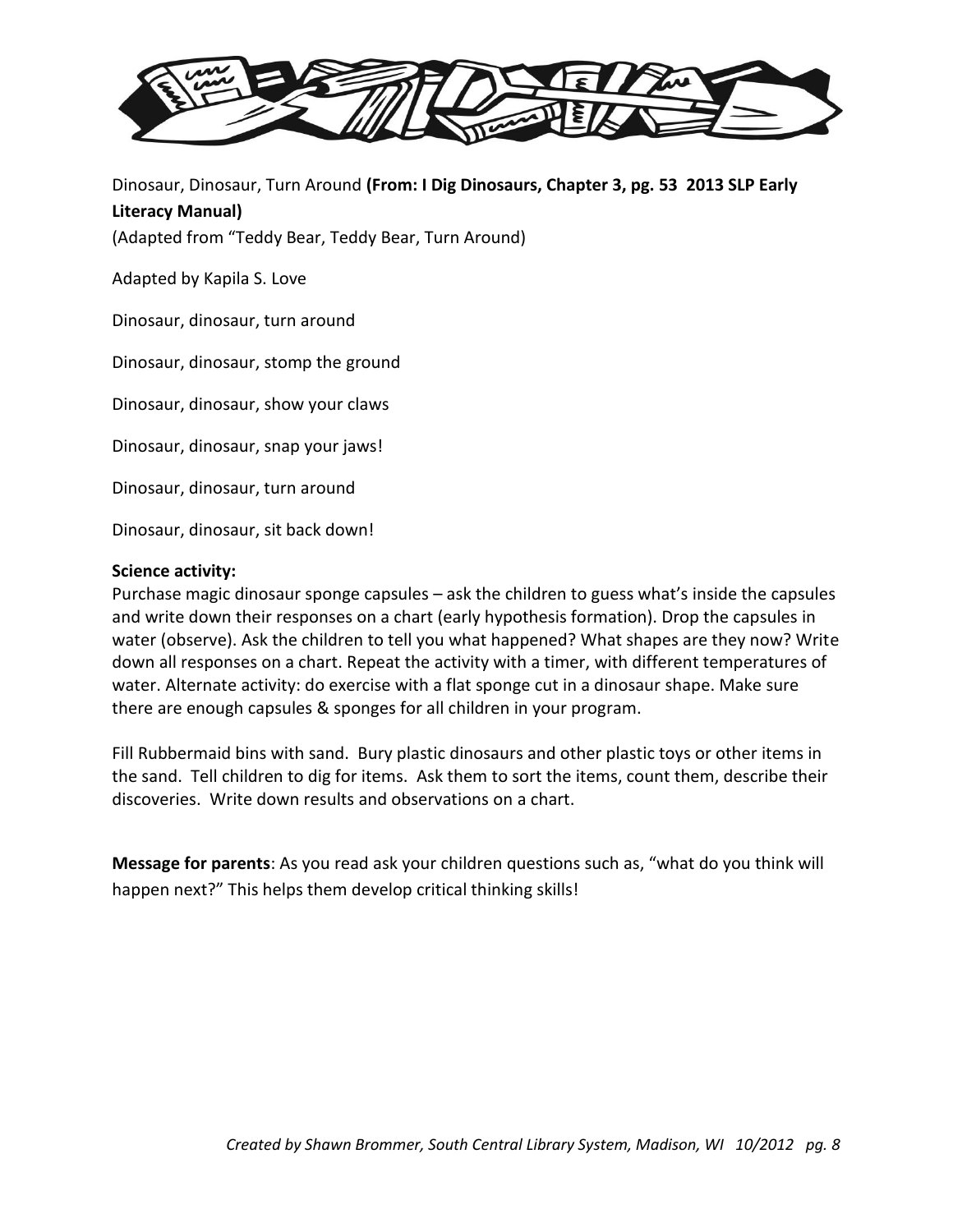

# **Under, Over, Up and Down (See also: I Dig Up, Down, All Around, Chapter 7, 2013 SLP Early Literacy Manual)**

**Objective:** To introduce basic concepts and vocabulary words to young children.

Books: *The Bridge is Up* by Babs Bell *Hop on Pop* by Dr. Seuss *Look Up, Look Down* by Tana Hoban *Over Under* by Marthe Jocelyn *Subway* by Anastasia Suen *What's Up, What's Down* by Lola M. Schaefer

# **Flannelboard, fingerplay stories**

*Color Houses Flannelboard story*

Need: Felt pieces 6different colors, brown felt

Cut the six different felt pieces into houses about 4-6 inches. Cut the brown felt into a simple mouse shape – 3 – 5 inches. Before storytime, hide the mouse under a house and when your program begins ask children to guess which color under which the mouse is hiding. Ask children to count the number of houses and identify the colors. This is a great storytime opening activity and Shawn learned it from Linda Colby, Mount Horeb. **Music and Movement**

Sing The Wheels on the Bus with motions and movement

*Me and My Shadow* (tune: *Me and My Shadow*) Me and my shadow (sway side to side) Dancing down the avenue I raise my arms up (raise arms) And my shadow does it, too. (raise arms again) I kick my legs outs (kick legs) Then I bend down low (bend down) My shadow's with me (sway) Dancing fast (sway fast) Or… dancing… slow (sway slow) My dancing partner (sway) Is with me when the sun does shine (arms form circle over head) My shadow's dancing (sway) With me, and its mine, all mine! (hands on chest, sway side to side) From: *Storytimes for TwoYearOlds,* Judy Nichols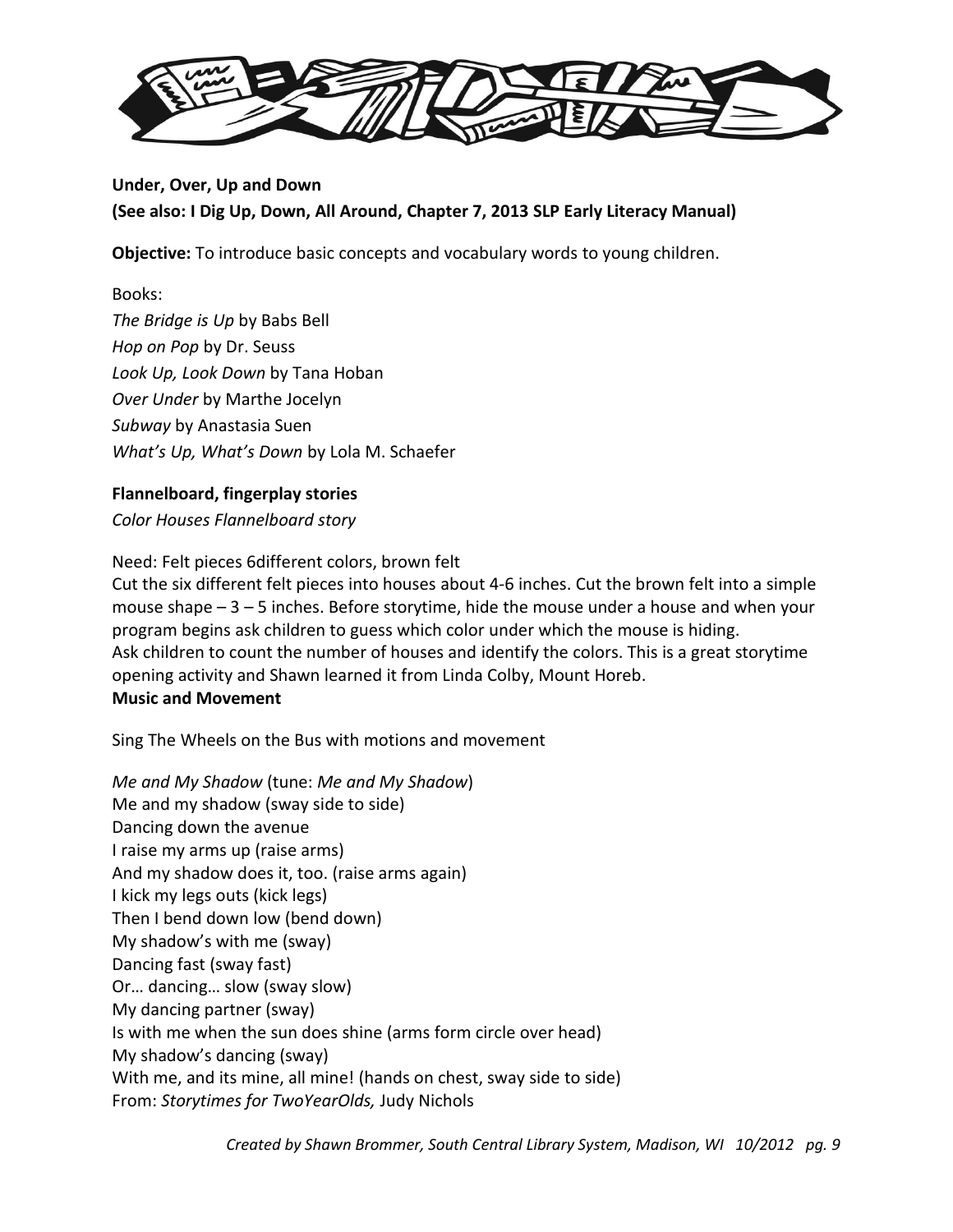

Tall Building in Our Town (**From: I Dig Up, Down, All Around, pg. 116, Chapter 7, 2013 SLP Early Literacy Manual)**

Act out this rhyme with preschoolers:

Tall Building in our town

Elevators running down

Doors revolving round about

People walking in and out.

The manual writers suggest saying the rhyme backwards line by line and clapping or using percussion instruments to sound out the rhythm of the rhyme.

### *Scarf Dancing*

Set out scarves of different colors. Play some recorded music and encourage children to dance to the rhythms. Vary the types of music so that children hear the range of music available. Try adding some music from other cultures.

**Message for parents:** Knowing the names for basic concepts helps children feel comfortable in the world around them. Introducing new words to kids helps them feel confident when they begin learning to read.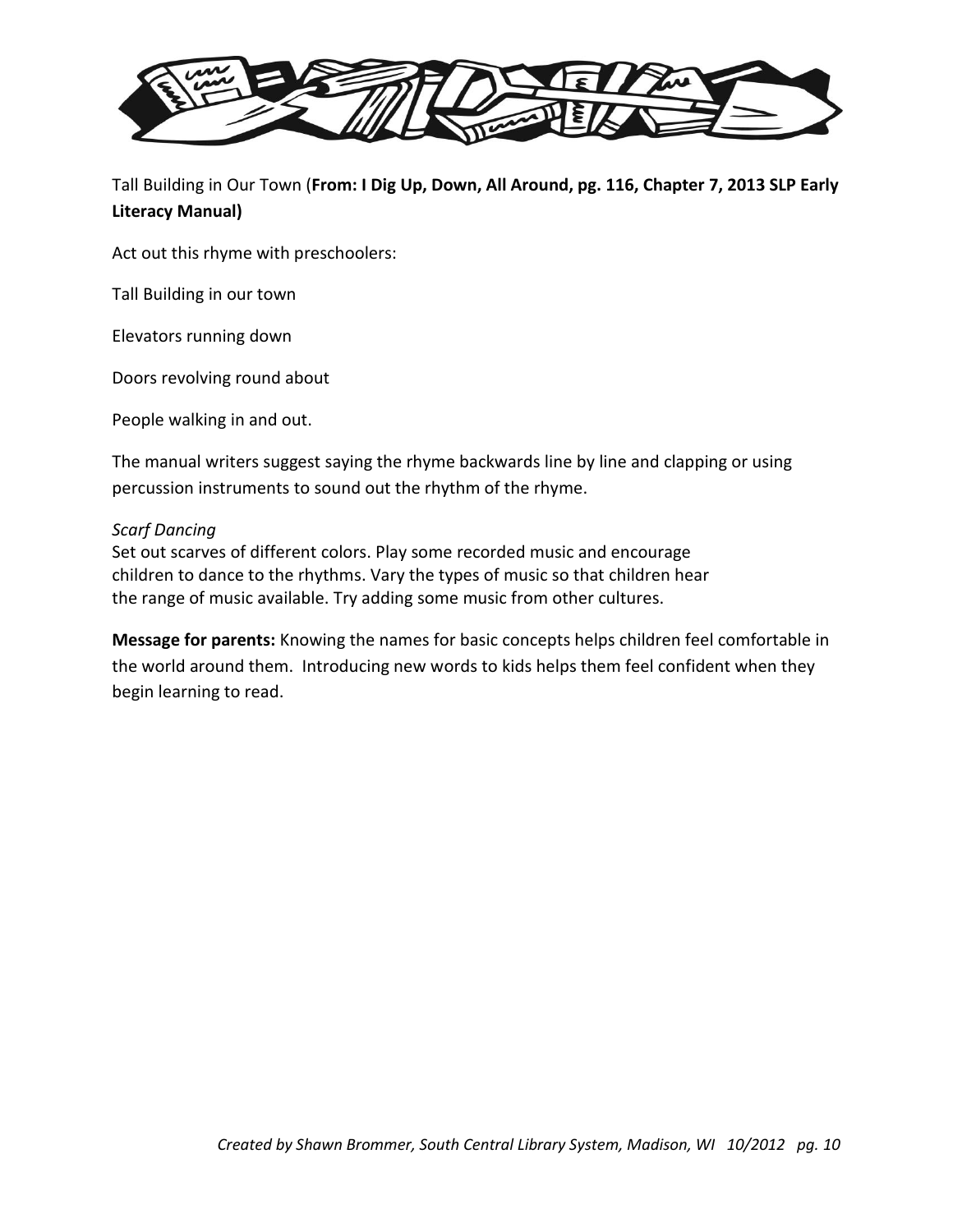

## **Climb under the covers**

**Objective:** To help children identify parts of the day and to celebrate daily bedtime rituals.

Books: *Goodnight, Goodnight Construction Site* by Sherri Duskey Rinker *Goodnight Moon* by Margaret Wise Brown *The Hello, Goodbye Window* by Norton Juster *How do Dinosaurs say Goodnight?* by Jane Yolen *Jesse Bear, What will You Wear?* by Nancy White Carlstrom *Look at Baby's House* by Peter Linenthal (board book)

**Opener:** Before the program begins put a finger puppet bear and a larger teddy bear puppet or stuffed toy in a paper gift bag. Bring the bag out when storytime begins and ask the children to sing "Twinke Twinkle Little Star" in a baby bear voice and repeat the activity in a papa bear voice. (Concept: exploring size with voice.)

## **Fingerplays and songs**

*When it's Bedtime (sung to the tune of Frere Jacques)* When it's bedtime When it's bedtime Rest your legs, rest your legs Rest your legs my children Rest your legs my children Rest your legs, rest your legs. (Repeat with other parts of the body)

*Recite Wee Willie Winkie using hand motions* Wee Willie Winkie runs through town (run fingers across your palm) Upstairs (run fingers up arm) Downstairs, (run down arm) In his nightgown. Rapping at the window (knock at pretend window) Trying on the lock (turn hand like opening a lock) Are the children all in bed? (shrug shoulders asking a question) For now it's 8 o'clock. (tap pretend watch on wrist)